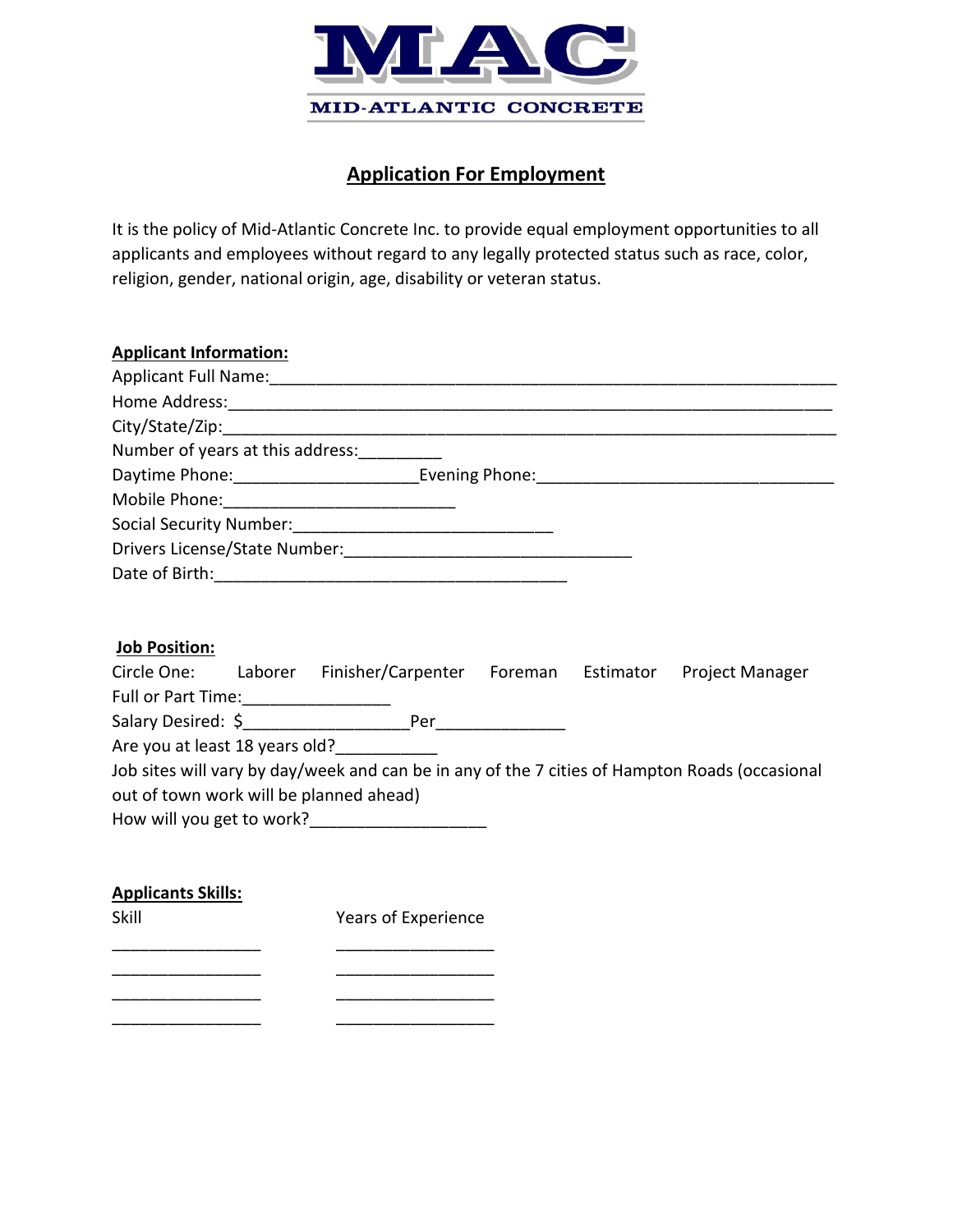

# **Application For Employment**

| <b>Applicant Employment History:</b>                                                                                                                                                                                           |
|--------------------------------------------------------------------------------------------------------------------------------------------------------------------------------------------------------------------------------|
|                                                                                                                                                                                                                                |
|                                                                                                                                                                                                                                |
|                                                                                                                                                                                                                                |
|                                                                                                                                                                                                                                |
|                                                                                                                                                                                                                                |
|                                                                                                                                                                                                                                |
| Dates of Employment (Month/Year): [1994] [1994] [1994] [1994] [1994] [1994] [1994] [1994] [1994] [1994] [1994] [1994] [1994] [1994] [1994] [1994] [1994] [1994] [1994] [1994] [1994] [1994] [1994] [1994] [1994] [1994] [1994] |
|                                                                                                                                                                                                                                |
|                                                                                                                                                                                                                                |
|                                                                                                                                                                                                                                |
|                                                                                                                                                                                                                                |
|                                                                                                                                                                                                                                |
|                                                                                                                                                                                                                                |
| Dates of Employment (Month/Year): 2000 2010                                                                                                                                                                                    |
|                                                                                                                                                                                                                                |
|                                                                                                                                                                                                                                |
|                                                                                                                                                                                                                                |
|                                                                                                                                                                                                                                |
|                                                                                                                                                                                                                                |
|                                                                                                                                                                                                                                |
|                                                                                                                                                                                                                                |
| Dates of Employment (Month/Year): ____________________                                                                                                                                                                         |
|                                                                                                                                                                                                                                |
| <b>Applicant's Education and Training:</b>                                                                                                                                                                                     |
| College/University Name/Location                                                                                                                                                                                               |
| Did you receive a degree? ___ Yes ___ No If yes, degree(s) received:                                                                                                                                                           |
| High School/GED Name/Location                                                                                                                                                                                                  |
| Did you receive a degree: Yes No                                                                                                                                                                                               |
| Other Training (Graduate, Technical, Vocational)                                                                                                                                                                               |
| Please indicate any current professional licenses or certifications that you hold:                                                                                                                                             |